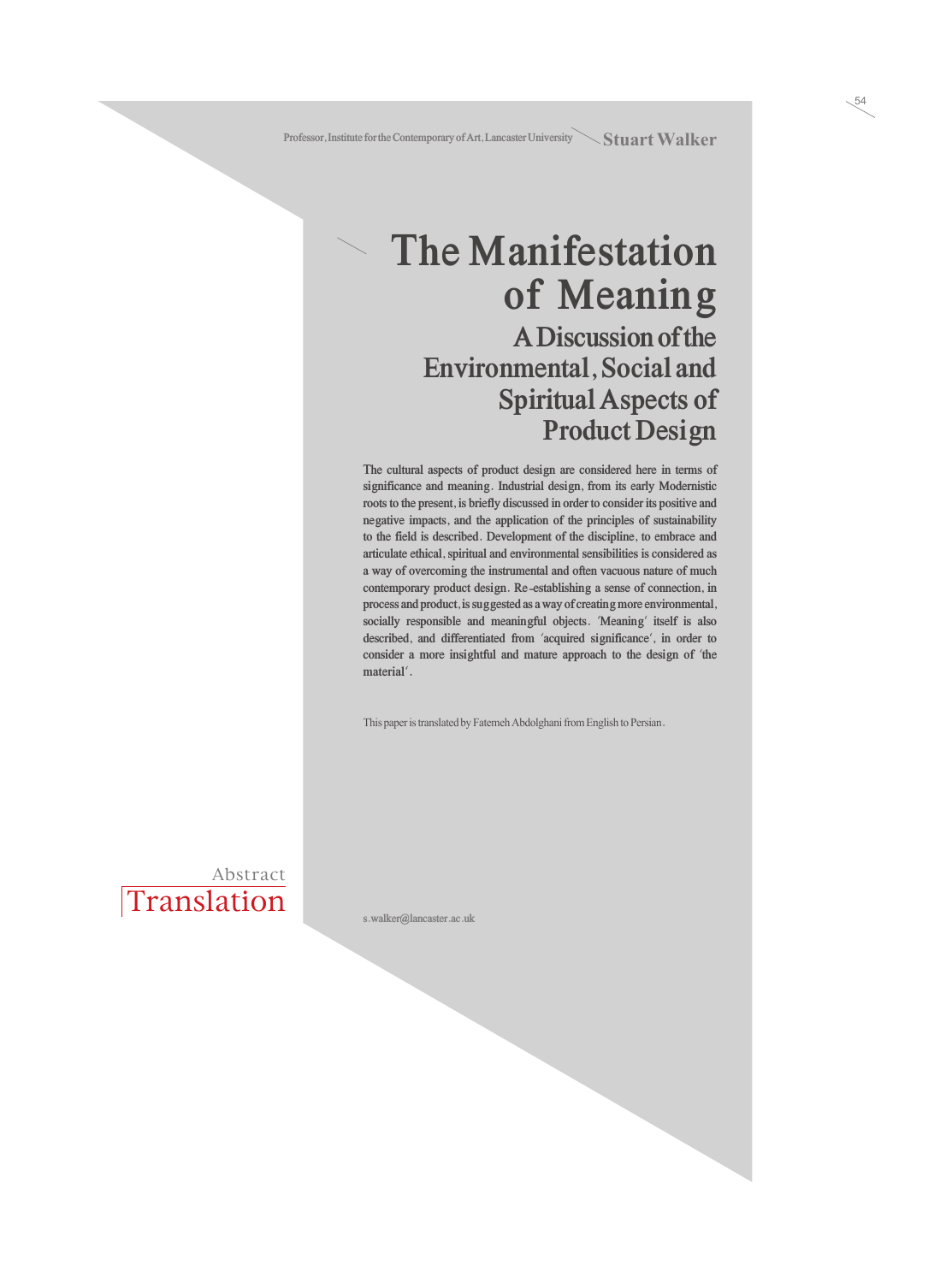Mehran Hashemi **Industrial Design. M.A.**

# **Designerly Thinking**

**Giving us the definition of humankind, the ability to think has lent us the competence to design. People are different because they think different. Designers, on the other hand, follow critical thinking. They challenge the world's order to create new concepts based on a new yet stronger order. Seeing, writing and hand making are three fundamental pillars of critical thinking, an endeavor to build new thinking and new orders. The orders that form the future of the world.**

**Keywords Design thinking, Critical thinking, Creativity, Design**



Dastavard / VOL. 26 / Issue. 35 / Autumn 2016  $\bigg/ \text{Dastavad} \bigg/ \text{VOL}.26 \bigg/ \text{issue}.35 \bigg/ \text{Autumn} \, 2016 \bigg/ \text{GD}$ 

**mhrhashemi@gmail.com**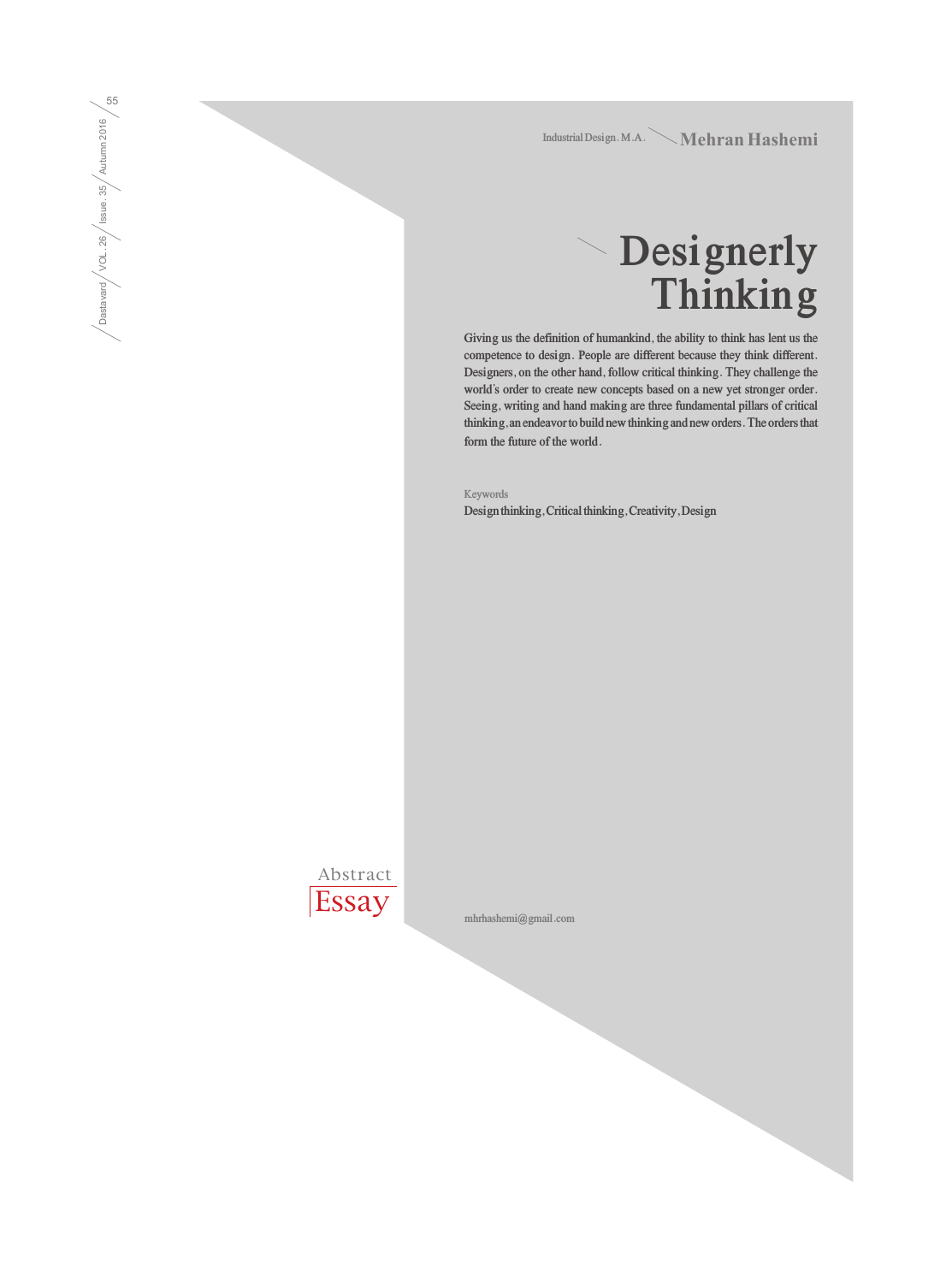Industrial Design. M.A. \ **Azam Nemati** 

56

### **Luxury Products Design Strategies**

**Luxury as a highly individual and relative concept, depending on context and product categories, has several definition and classification. Luxury products -contrary to public impression- not only underlie price and higher quality, but also embody many aspects such as aesthetics, symbolism, rarity and extraordinariness. To serve the answer of a question, this paper aims to review luxury literature; from the absence of coherent conceptual base to changing meaning of luxury over time, features, classification and relativity of luxury. The purpose of this article is to explore the role of industrial designers in luxury industry, and the way the designerly approach affects design strategies. Based on the results of this systematic review, design strategies for luxury products could characterize and propose by designers; such as proper segmentation, survey of user lifestyle and consumption patterns, considering trends, smart designing principles, and branding utilization as a tool. Needless to say, recognizing industry trends in recent decades of complex luxury (including customizing, luxury experience, sustainability, inclination to be artistic, going online) could employ as an efficient design strategy for luxury goods. Luxury industry is facing a paradox; on the one hand it should forge a strong emotional bond with the customer and their needs, on the other hand it is supposed to be managed as a complex business. Here, the designer's key role in determining and navigating design strategies for luxury brands, demonstrates the need for integrating design skills with management skills.**

#### **Keywords**

**Luxury, Luxury Products, Design Strategies, Design, Brand**



**Azam\_nemati@ymail.com**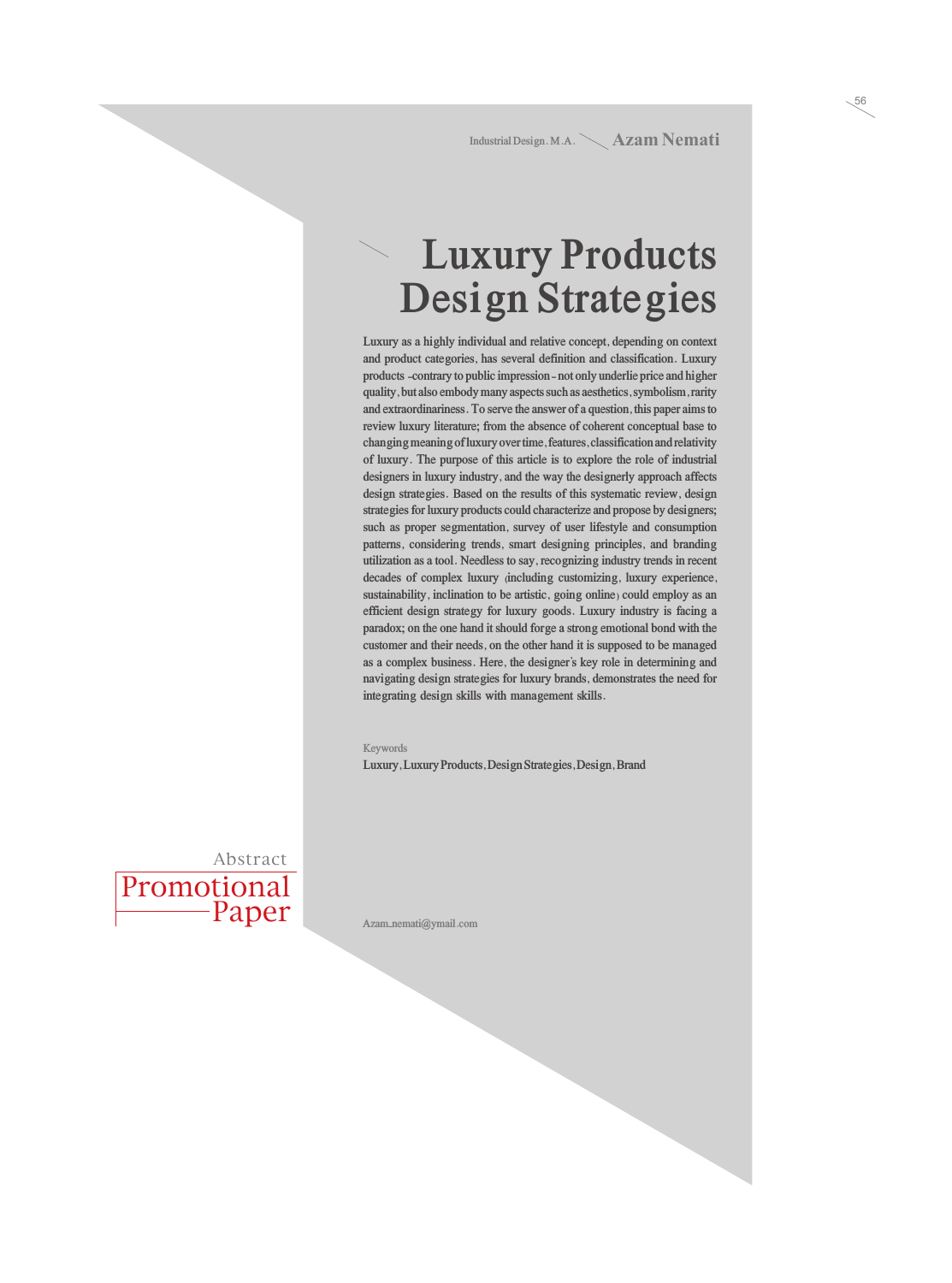Elaheh Shams **Industrial Design. M.A.** Tahmineh Godazgar **Industrial Design. M.A.** Senior Lecturer, Faculty of Applied Arts, University of Art  $\diagdown \mathbf{Mohammad \, Kazzag hi}$ 

## **The Influence of Science Fiction Movies on Industrial Design Approaches**

**Designers have always been creating innovative products which will be of use in the future. Demonstrating the future with regard to the present-day facts, science fiction movies can construct a relatively realistic picture of the future. Thus, they affect the user society and designers as a cultural agent. Analyzing the science fiction eras over the last century and studying their similarities with the attributes of those eras in terms of design, revealed three areas of research to explore here; technology, culture and future. Regarding technology, the leadership of science fiction genre in developing ideas was discussed. On the other hand, concerning the cultural aspect of the study, the cultural impact of this genre as well as design being culturally influenced by that was investigated. Finally, we answered the question whether, in the future, science fiction movies will be considered as a source of inspiration for designers or not.**

**Keywords Science Fiction, Design, Futures studies**

Research Abstract

Paper

**elaheh.shams1464@gmail.com**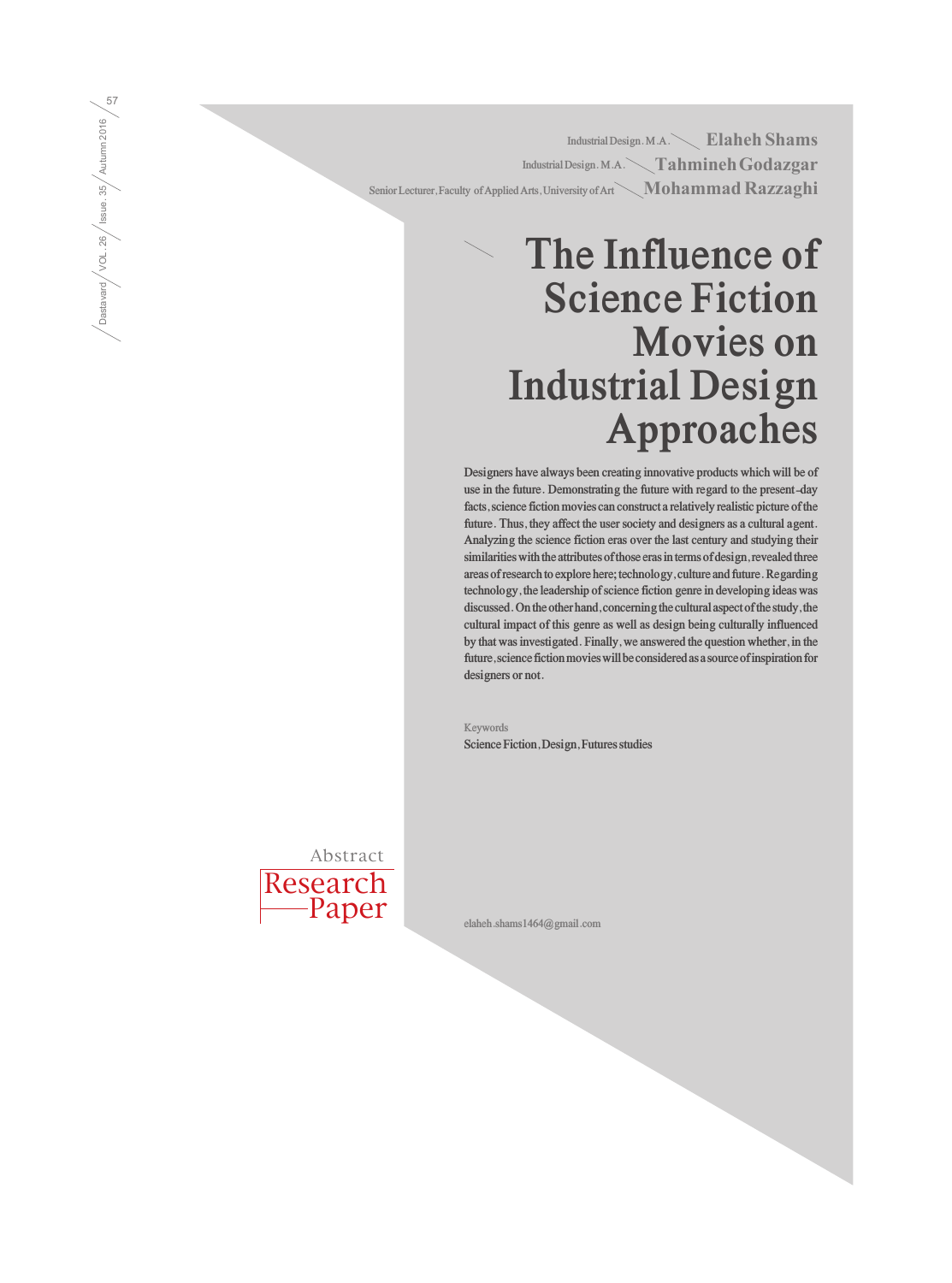Alma Zanjanian **Industrial Design. M.A.**  Associate Professor, Campus of Fine Arts, University of Tehran **Night State 18 (Angle 18)** 

### **The Retro Style in Car Design**

58

**The present century has provided an ample opportunity for presenting retro products. Besides, the increasing interest in these products has made it essential for designers to study the retro style. By identifying this style, its products and history, as well as the reasons for which it was formed, we endeavored to determine the roots of its success applying the analysis of retro products, their symbols and omitted elements. The research method embodied the comparison of the old and brand new designs of five makes of car. The result showed remarkable similarities between the cars made during 50s and 60s decades with the brand new cars of the same makes. These similarities were employed to create a framework for designing retro products. In the design of successful retro car designs, for the most part, the designers have taken advantage of nostalgia by keeping the general gestalt and elements of the product to refresh the user's memory of the older one.** 

**Keywords Retro style, Car design, Nostalgia**



**alma.zanjanian@ut.ac.ir**